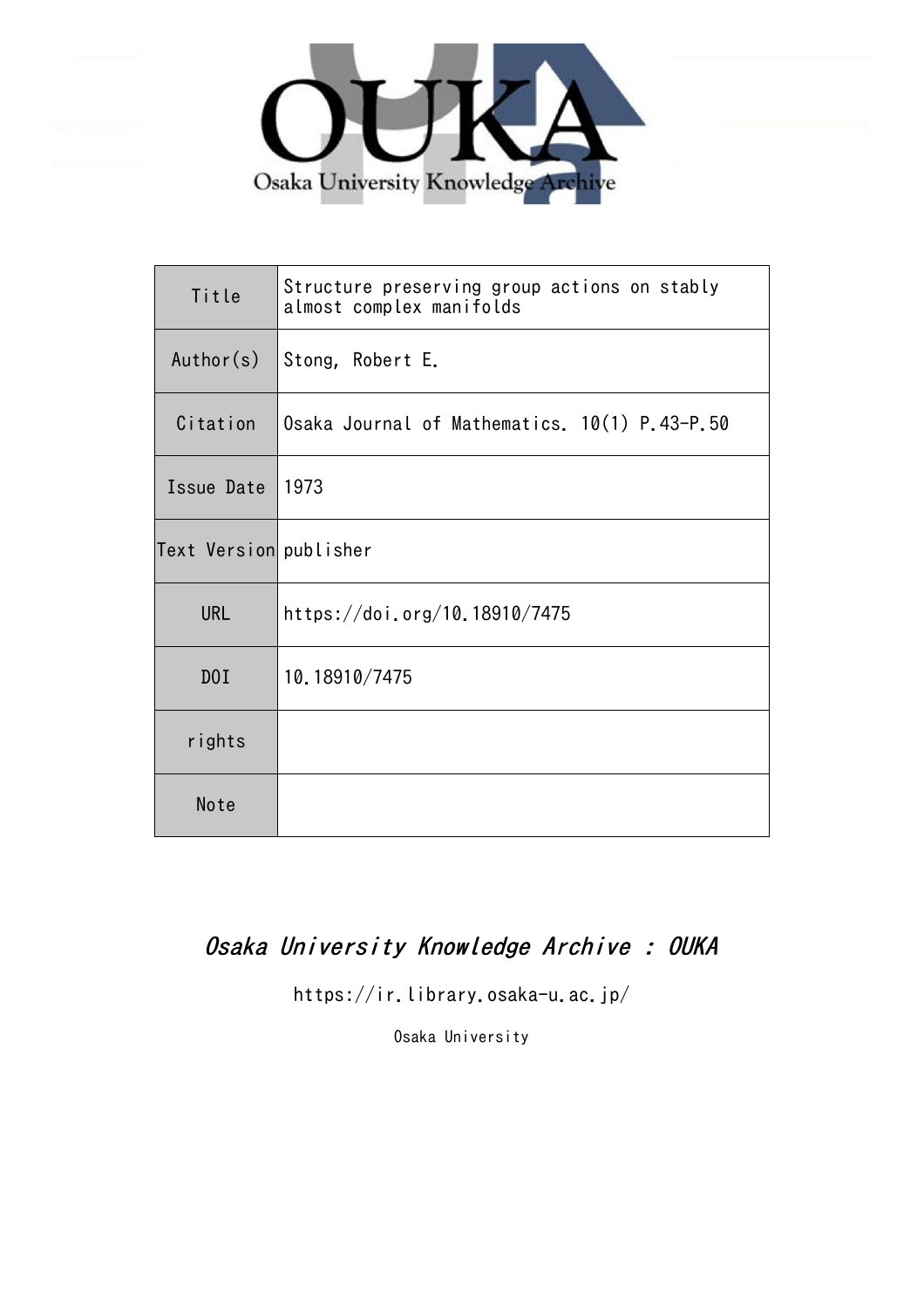## **STRUCTURE PRESERVING GROUP ACTIONS ON STABLY ALMOST COMPLEX MANIFOLDS**

ROBERT E. STONG

(Received June 2, 1972)

### **1. Introduction**

Conner and Floyd in [1, 2] introduced the notion of periodic maps preserving a complex structure, applying bordism methods quite successfully. In a discussion with Gary Hamrick it became apparent that a somewhat weaker notion was also quite plausible, and the object of this note is to analyze this weaker structure.

Being given a manifold with boundary *V* and a differentiable action  $\phi: G \times V \rightarrow V$ , with *G* a finite group, the differential  $d\phi: G \times \tau(V) \rightarrow \tau(V)$  induces a *G* action on the tangent bundle to *V.* Being given a real representation  $\theta: G \times W \rightarrow W$  of *G* on a vector space *W*, one may form a *G*-bundle  $W \times V \stackrel{\pi}{\rightarrow} V$ . where *G* acts by  $\theta \times \phi$  on  $W \times V$ . Then the Whitney sum of  $\tau(V)$  and the bundle *π* has a G-action given by *dφ* and *θ.* Thinking of *E(r(V)@π)* as identified with  $E(\tau(V)) \times W$ , the action is  $d\phi \times \theta$ .

A bundle map  $J: \tau(V) \oplus \pi \rightarrow \tau(V) \oplus \pi$  which covers the identity map on *V* and such that  $J^2 = -1$  in the fibers gives  $\tau(V) \oplus \pi$  a complex structure and if  $J$ commutes with the *G* action  $d\phi \times \theta$ ,  $\tau(V) \oplus \pi$  becomes a complex *G*-bundle over *V.*

If  $\psi: G \times T \rightarrow T$  is a complex representation of G one may form the bundle  $\overline{\pi}$ :  $T \times V \rightarrow V$  with G action given by  $\psi \times \phi$ , and if *i*:  $T \rightarrow T$  is the function with  $i^2$  = -1giving the complex structure,  $\tau(V) \oplus \pi \oplus \bar{\pi}$  is a complex G bundle if G acts by  $d\phi \times \theta \times \psi$  and the complex structure is  $J \times i$ .

A stably almost complex structure on  $(V', \phi)$  preserved by G would then be an equivalence class of systems  $(W, \theta, I)$ , where two such  $(W, \theta, I)$  and  $(W', \theta', I')$ are equivalent if there are complex representations  $(T, \psi, i)$  and  $(T', \psi', i')$  so that  $\tau(V) \oplus \pi \oplus \bar{\pi}$  and  $\tau(V) \oplus \pi' \oplus \bar{\pi}'$  are equivalent complex G-bundles.

The boundary of *V* inherits a stably almost complex structure preserved by G for  $\tau(\partial V) \cong \tau(V)|_{\partial V} \oplus 1$  as G-bundles, where 1 is the trivial line bundle coming from the trivial representation of G.

It is clear that this differs from the Conner-Floyd approach in which  $(W, \theta)$ and  $(T, \psi)$  are restricted to be trivial representations.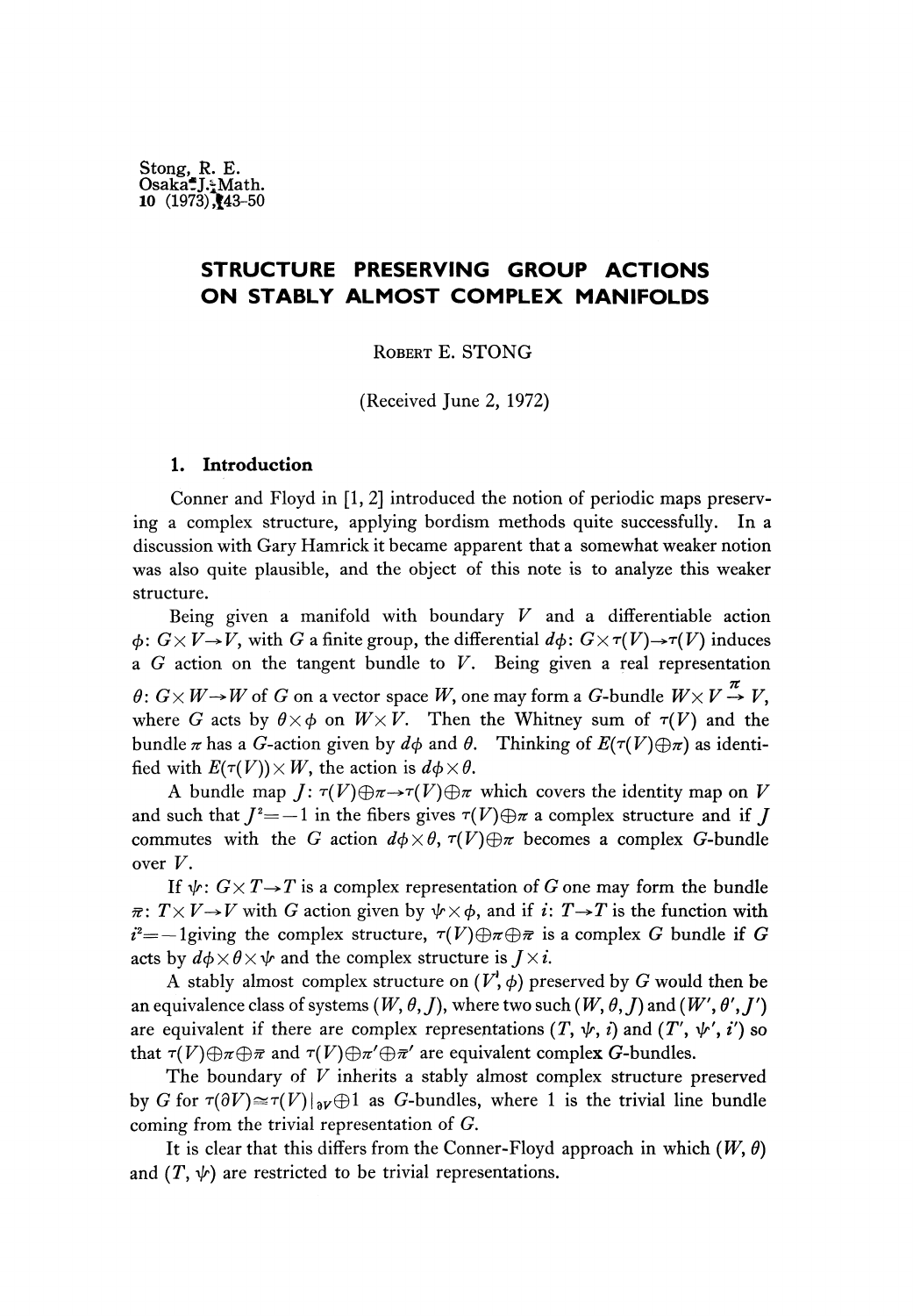One may form bordism groups using the new structure preserving actions, which will be denoted  $\omega_*^U(G, \mathcal{F}, \mathcal{F}')$  given by G actions preserving a complex structure which are  $\mathcal F$ -free and such that the boundary action is  $\mathcal F'$ -free, where, *3, 3'* are families in *G* as in Conner-Floyd [3]. The corresponding groups using the Conner-Floyd definition of "structure preserving" will be denoted  $\Omega_*^U(G, \mathcal{F}, \mathcal{F}')$ , and the forgetful homomorphism will be denoted by

$$
\rho\colon \Omega^U_*(G,\mathcal{F},\mathcal{F}') \to \omega^U_*(G,\mathcal{F},\mathcal{F}')\,.
$$

The remainder of this paper will be devoted to analyzing  $\omega_{\star}^U(G, \mathcal{F}, \mathcal{F}')$  and  $\rho$ in the case when *G* is cyclic of prime order. Surprisingly, the cases  $G = Z_2$  and  $G=Z_p$  with  $p$  odd are considerably different, which is not the case for the Conner-Floyd groups.

#### **2. Structure preserving involutions**

Now consider the special case  $G = Z_2$ , writing  $(V, \phi)$  as  $(V, t)$  where t is the involution generating the  $Z_2$  action. There are three families for  $Z_2$ , the empty family  $\phi$ , the family Free= {{1}}, and the family All of all subgroups. Letting ω $\omega^{U}_*(Z_{\rm z},\mathcal{F}){=}\omega^{U}_*(Z_{\rm z},\mathcal{F},\phi),$  the groups of interest are related by an exact sequence



where  $i, j$  are induced by inclusion of families and  $\partial$  by taking the boundary.

First, to analyze  $\omega_*^U(Z_2,$  All, Free), consider an involution  $(V, t)$  on an *n*dimensional manifold, with  $t$  acting freely on  $\partial V$  with  $J$  the complex operator on  $\tau(V) \oplus k \oplus l$  with involution  $dt \oplus 1 \oplus (-1)$ , where k, l denote trivial bundles of dimensions *k* and / respectively.

The fixed point set of t in V is a disjoint union of closed submanifolds  $F^{\prime\prime}$ <sup>-q</sup> of dimension *n — q,* with normal bundles *v<sup>q</sup> .* A neighborhood of the fixed set of *t* may be identified with the disjoint union of the disc bundles  $D(v_q)$ , and since *t* acts freely on the complement of this neighborhood, one may cut the remainder away up to cobordism.

Along  $F^{n-q}$ , the bundle  $\tau(V) \oplus k \oplus l$  decomposes into the eigen-bundles of  $dt \oplus 1 \oplus (-1)$  which are preserved by J, so that  $\tau(F^{n-q}) \oplus k$ , the  $+1$  eigen-bundle, and  $\nu^q \oplus l$ , the  $(-1)$  eigen-bundle are complex bundles. Thus  $F^{n-q}$  is a stably almost complex manifold and  $\nu_q$  is a q-plane bundle with a stable complex structure.

Letting  $B_q$  be the bundle over  $BO_q$  induced from the fibration  $BU\rightarrow BO,$  the bundle  $\nu_q$  is induced by a map into  $B_q$ . Thus one has: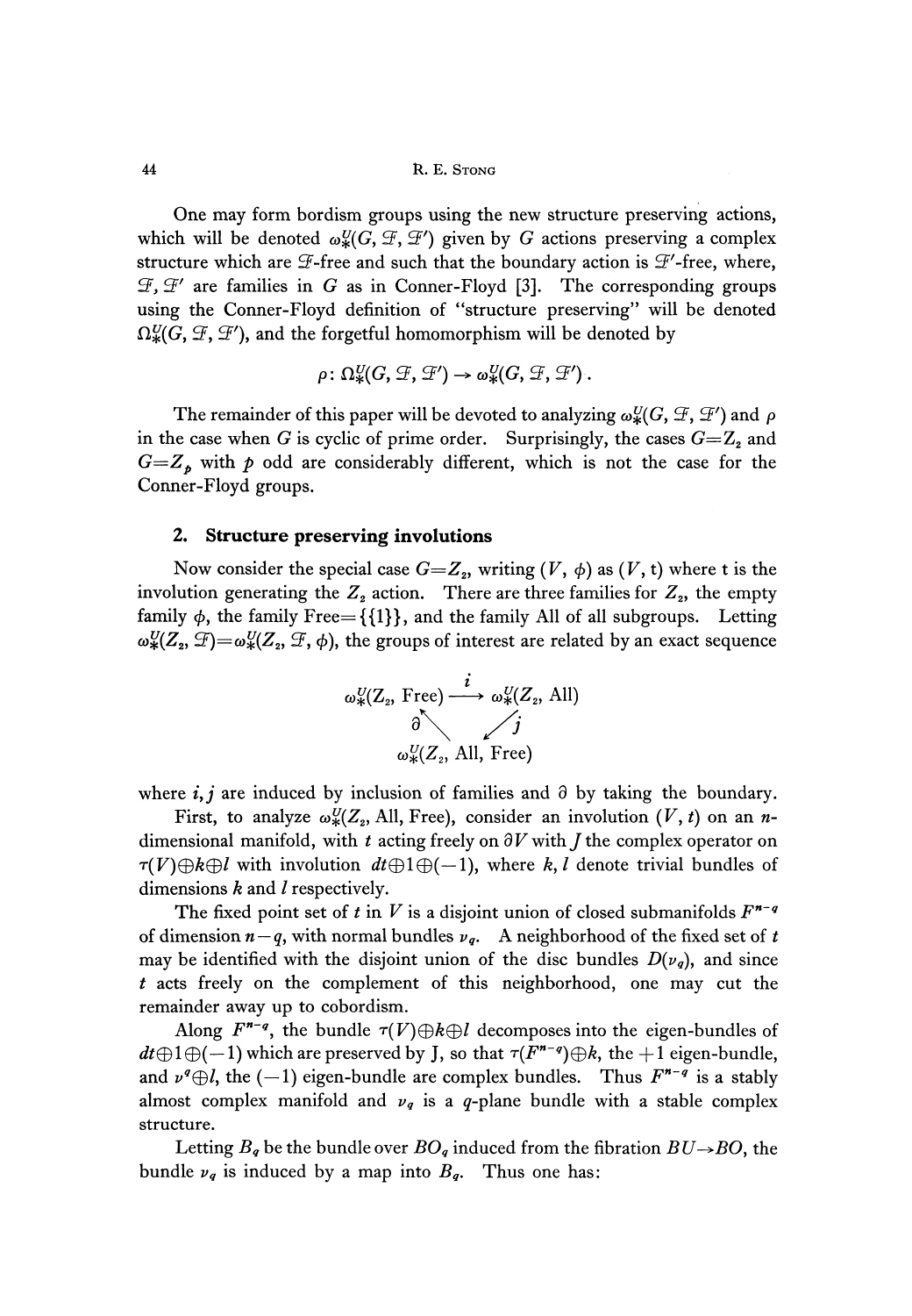**Proposition 2.1.**  $\omega_n^U(Z_2, \text{All, Free}) \cong \bigoplus_{\alpha=1}^n \Omega_{n-q}^U(B_q).$ 

The group  $\Omega_n^U(Z_z, \text{All, Free}) \cong \bigoplus_{q=0}^{(n/2)} \Omega_{n-2q}^U(BU_q)$  and the restriction homomorphism  $\rho$  is induced by the obvious maps  $BU_j \rightarrow B_{2j}$ .

The homology of the space *B<sup>q</sup>* was computed in [4], and is torsion free, so  $Ω_{\rm *}^U\!(B_q)$  is computable explicitly. Since the homomorphism  $Ω_{\rm *}^U\!(BU_j)$   $\rightarrow$   $Ω_{\rm *}^U\!(BU)$ is a monomorphism onto a direct summand, and factors through  $\rho$ , one has:

**Proposition 2.2.**  $\omega_{*}^{U}(Z_{2}, All, Free)$  is a free  $\Omega_{*}^{U}$  module and the restriction

 $\rho \colon \Omega^U_*(Z_z, \textit{All}, \textit{Free}) \to \omega^U_*(Z_z, \textit{All}, \textit{Free})$ 

*is a monomorphism onto a direct summand.*

Turning to  $\omega_*^U(Z_{\scriptscriptstyle 2},$  Free), consider an involution  $(V,t)$  on an *n*-dimensional manifold, with t acting freely and with *J* the complex operator on  $\tau(V)\oplus k\oplus l$ with involution  $dt \oplus 1 \oplus (-1)$ . By identifying x and  $t(x)$  in V, one obtains the orbit space  $V/t$  and a quotient map  $\pi: V \rightarrow V/t$ , with  $V/t$  also being an *n*-dimen -sional manifold. Since  $dt \oplus 1 \oplus (-1)$  covers t which is free,  $dt \oplus 1 \oplus (-1)$  is free and the orbit space  $E(\tau(V)\oplus k\oplus l)/(dt\oplus l\oplus(-1))$  may be indentified with the total space of the bundle  $\tau(V|t) \oplus k \oplus l\xi$  where  $\xi$  is the line bundle associated with the double cover  $\pi: V \rightarrow V/t$ . Since *J* commutes with  $dt \oplus 1 \oplus (-1)$ , one has induced a complex structure on  $\tau(V/t)\oplus k\oplus l\xi$  and a complex structure on  $\tau(V) \oplus k \oplus l\xi$  induces a complex structure on  $\tau(V) \oplus k \oplus l$ , which is the bundle induced by  $\pi$ , commuting with the action.

Now  $2\xi \cong \xi \otimes_R C$  has a complex structure, so a complex structure on  $\tau(V/t)$ *®k@lξ* is equivalent to a stable complex structure on *τ(V/t)* if / is even, or to a stable complex structure on  $\tau(V/t) \oplus \xi$  if l is odd. Since the parity of l for V and  $\partial V$  is the same,  $\omega_{\ast}^U(Z_{2},$  Free) decomposes into two direct summands,  $\omega^{U}_{*}(Z_{2},\, {\rm Free})^{+}$  and  $\omega^{U}_{*}(Z_{2},\, {\rm Free})^{-}$  for  $l$  even and odd respectively.

First considering  $\omega^{U}_{*}(Z_{\scriptscriptstyle 2}, {\rm Free})^{+}$ , the class of  $V$ , if  $\partial V$  is empty, is completely determined by the stably almost complex manifold *V/t* with its double cover *V.* Hence  $\omega_{*}^U\!(Z_{\scriptscriptstyle 2},$  Free) $^+\!\!\cong\!\Omega_{*}^U\!(RP(\infty))$ , by assigning to the class of  $V$  the class of the map  $V/t \rightarrow RP(\infty)$  classifying the double cover. The homomorphism  $\rho$  sends  $\Omega_*^U\!(Z_{\scriptscriptstyle 2},$  Free) into  $\omega_*^U\!(Z_{\scriptscriptstyle 2},$  Free)<sup>+</sup> and composing to  $\Omega_*^U\!(RP(\mathbb{c}))$  is the usual isomorphism for computing  $\Omega^{U}_*(Z_{\rm z},\,{\rm Free}).$ 

For  $\omega_*^U(Z_z,$  Free)<sup>-</sup>, one has a classifying map  $V/t \to RP(\infty)$  with  $\xi$  induced from the canonical bundle  $\lambda$  over  $RP(\infty)$ . The tangent bundle of D( $\xi$ ), the disc bundle, is the pullback of  $\tau(V/t)\oplus \xi$ , so that  $D(\xi)$  is a stably almost complex manifold. One then has the map  $(D\xi, S\xi) \rightarrow (D\lambda, S\lambda) \rightarrow (T\lambda, *) \simeq (RP(\infty), *)$ where *S* is the sphere bundle and *T* is the Thom space, which defines a homomorphism from  $\omega_*^{\scriptscriptstyle U}(Z_{\scriptscriptstyle 2},$  Free) ${}^-$  into the reduced bordism group  $\tilde\Omega_{\rm \ast+1}^{\scriptscriptstyle U}(RP(\infty)).$  By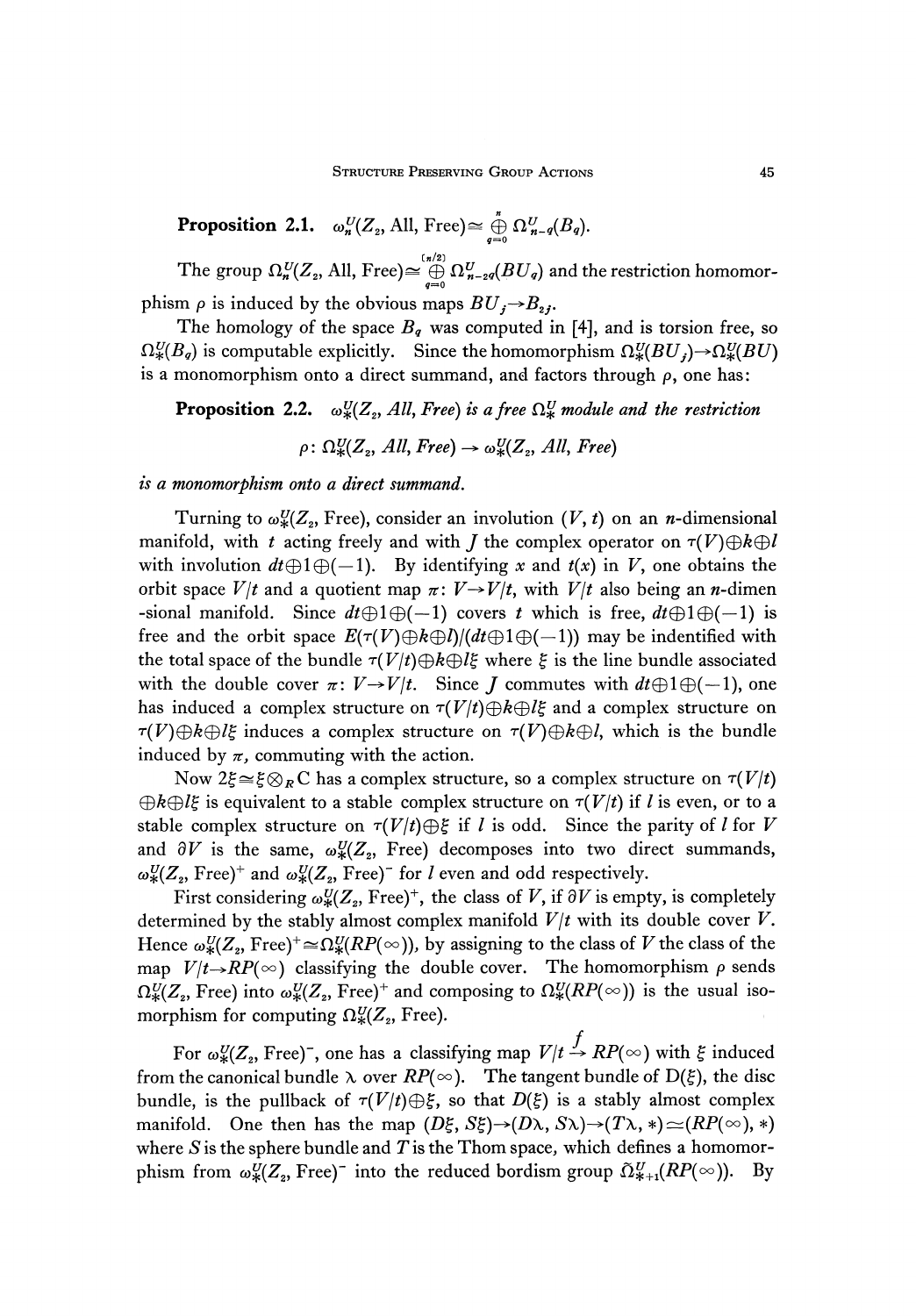applying transverse regularity arguments with  $RP(\infty)$  considered as the Thom space of  $\lambda$ , one may reverse this process to recover V, so  $\omega_*^U(Z_2, \text{Free})$  $\cong \tilde{\Omega}_{*+1}^U(RP(\infty)).$ 

Combining these results gives:

**Proposition 2.3.**  $\omega_{*}^{U}(Z_{2}.$  Free) $\cong \Omega_{*}^{U}(RP(\infty)) \oplus \tilde{\Omega}_{*+1}^{U}(RP(\infty))$  and  $\rho$  sends  $\Omega_*^{\text{U}}(Z_{\text{\tiny{2}}},$  Free) isomorphically onto the first summand.

Note. The Smith homomorphism is much more reasonably defined in  $\omega_{\mathcal{H}}^{\mathcal{U}}(Z, \text{Free})$  than in Conner-Floyd's groups. Specifically, if  $(M, t)$  is a structure preserving involution, then splitting *M* gives a submanifold *M'* invariant under *t* whose normal bundle in *M* is the trivial line bundle of the non-trivial representation. Thus the Smith homomorphism maps the summands  $\omega_*^U(Z_{2},\mathrm{Free})^+$ and  $\omega_{*}^{U}(Z_{z},\mathrm{Free})^{-}$  into each other. In particular

$$
\Delta: \omega_n^U(Z_z, \operatorname{Free})^+ = \Omega_n^U(RP(\infty)) \to \omega_{n-1}^U(Z_z, \operatorname{Free})^- = \tilde{\Omega}_n^U(RP(\infty))
$$

is the reduction homomorphism, and

$$
\Delta \colon \omega_n^U(Z_\mathit{2}, \, \text{Free})^{-} = \tilde{\Omega}_{n+1}^U(RP(\infty)) \to \omega_{n-1}^U(Z_\mathit{2}, \, \text{Free})^{+} = \Omega_{n-1}^U(RP(\infty))
$$

is obtained by dualizing *ξ(&ξ.*

To compute  $\omega_*^{\textit{U}}(\textit{Z}_2,\text{All})$ , one makes use of the exact sequence of the families. Being given a map  $F^{n-q} \rightarrow B_q$  representing an element of  $\omega_n^U(Z_2, \text{All}, \text{Free})$ , the bundle  $\nu_q \oplus l$  is complex over  $F^{n-q}$  and hence  $q+l$  is even. Thus along the boundary of  $D(v_q)$ ,  $q+l$  must also be even, and the homomorphism

 $\partial\colon \omega_n^U(Z_2, \text{ All, Free}) \to \omega_{n-1}^U(Z_2, \text{ Free})$ 

sends  $\bigoplus_{q \text{ odd}} \Omega_{n-q}^U(B_q)$  into  $\omega_{n-1}^U(Z_2, \text{ Free})^-$  and  $\bigoplus_{q \text{ even}} \Omega_{n-q}^U(B_q)$  into  $\omega_{n-1}^U(Z_2, \text{ Free})^+$ .<br>The diagram<br> $\Omega_n^U(Z_2, \text{ All, Free}) \xrightarrow{\partial} \Omega_{n-1}^U(Z_2, \text{ Free})$ 

The diagram

$$
\Omega_n^U(Z_2, \text{ All, Free}) \xrightarrow{\partial} \Omega_{n-1}^U(Z_2, \text{ Free})
$$
\n
$$
\underset{\phi \text{ even}}{\oplus} \Omega_{n-q}^U(BU_{q/2}) \qquad \omega_{n-1}^U(Z_2, \text{ Free})^+ = \Omega_{n-1}^U(RP(\infty))
$$
\n
$$
\underset{\phi \text{ even}}{\oplus} \Omega_{n-q}^U(B_q) \qquad \qquad \partial
$$

commutes, and  $\rho\partial$  is known to map onto  $\tilde{\Omega}^U_{n-1}(RP(\infty))$ . The summand  $\Omega^U_{n-1}$  $\mathfrak{complementary}$  to  $\tilde{\Omega}^U_{\vphantom{\Omega} n-1}(RP(\infty))$  is realized as the manifolds  $M\times Z_z$  with  $M$ stably almost complex and *t* interchanging the two copies of M. Applying *i* and the augmentation  $\varepsilon$ :  $\omega^U_{n-1}(Z_{2}, \text{All}){\rightarrow}\Omega^U_{n-1}$  which takes the cobordism class of the underlying manifold, one obtains  $2[M]$ . Thus *i* is monic on this summand and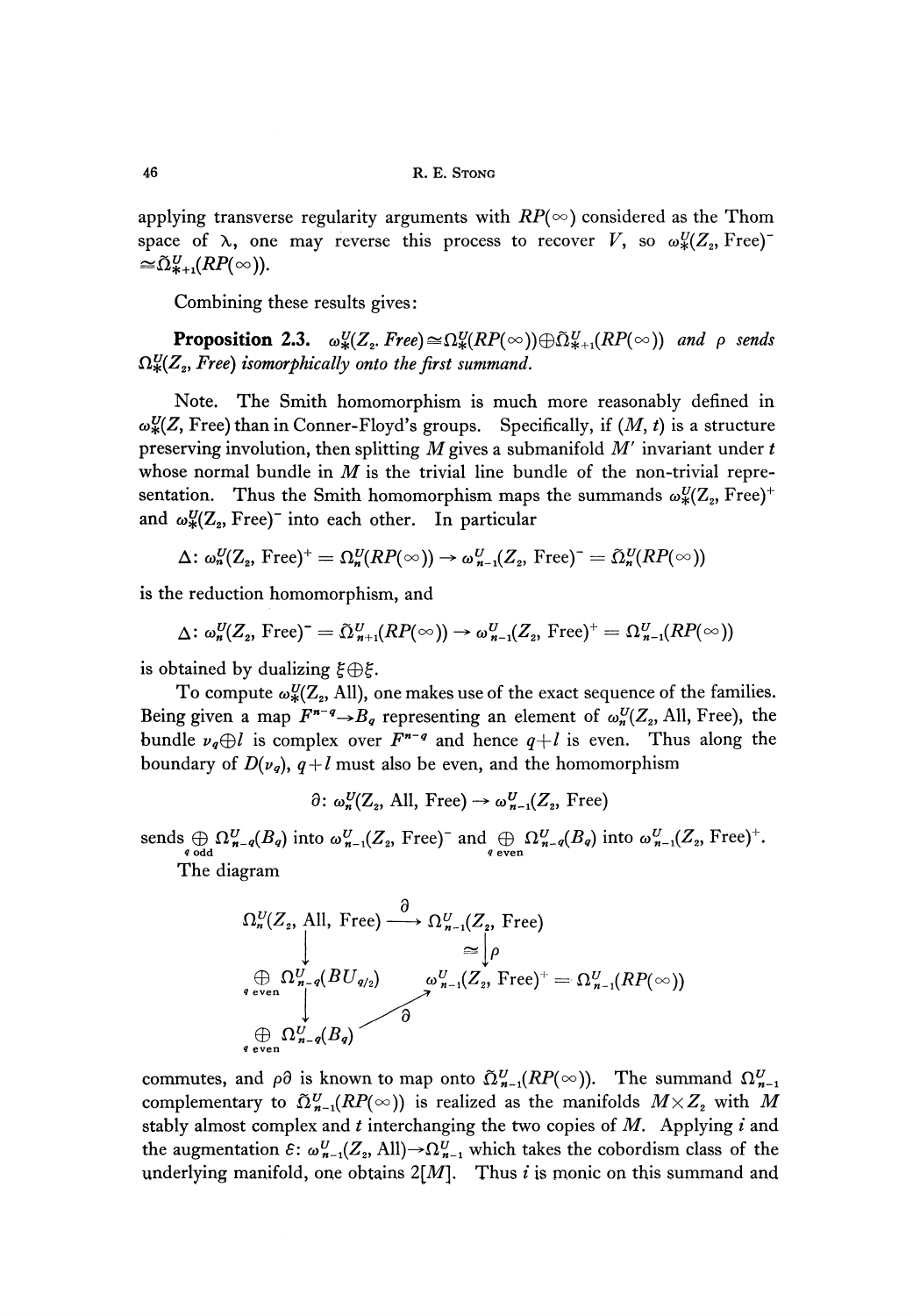the image of  $\partial$  in  $\omega_{n-1}^{U}(Z_{2}, \text{Free})^{+}$  is precisely

Now considering  $\omega_{\rm *}^{\rm U}(Z_{\rm z}, {\rm Free})^{\texttt{-}}$   $\cong$   $\tilde{\Omega}^{\rm U}_{\rm *+1}(RP(\infty))$ , one notes that is generated as  $\Omega^U_*$  module by the inclusion maps  $RP(2i+1) \rightarrow RP(\infty)$  which are obtained by Thomifying the inclusion  $RP(2i) {\rightarrow} RP(\infty)$ , for which the induced double cover is the antipodal involution on  $S^{2i}$ . The complex structure imparted may be considered as that given by considering  $S^{2i} \subset C^{i+1}$ , where  $C^{i+1}$ has the involution given by multiplication by  $-1$ , and the complex stucture given by multiplication by  $\sqrt{-1}$ , imparting the appropriate structure to  $\tau(S^{2i}) \oplus 1 \oplus 1$ . The same construction gives an involution on  $D^{2i+1} \subset \mathbb{C}^{i+1}$  with appropriate structure on  $\tau(D^{2i+1})\oplus 0 \oplus 1$ . Thus these classes are in the image of  $\partial$ , and since  $\partial$  is a Ω<sup>U</sup> module homomorphism,  $\omega_{\rm *}^U(Z_{\rm z},\rm{Free})^-$  is contained in the image of  $\partial$ .

Thus one has compatible splittings for the sequences to obtain a commutative diagram

\n The equation is:\n 
$$
\Omega_n^U \to \Omega_n^U(Z_2, \text{All}) \to \bigoplus_{q \text{ even}} \Omega_{n-q}^U(BU_{q/2}) \to \tilde{\Omega}_{n-1}^U(RP(\infty)) \to 0
$$
\n

\n\n $0 \to \Omega_n^U \to \omega_n^U(Z_2, \text{All}) \to \bigoplus_{q} \Omega_{n-q}^U(B_q) \to \tilde{\Omega}_{n-1}^U(RP(\infty)) \oplus \tilde{\Omega}_n^U(RP(\infty)) \to 0$ \n

in which both p' and *p"* are monomorphisms onto direct summands, and 1 is the identity.

Rather than belabor the point further, one has :

**Proposition 2.4.**  $\rho: \Omega^U_*(Z_2, All) \rightarrow \omega^U_*(Z_2, All)$  is a monomorphism.

#### **3. Maps of odd prime period**

Now consider the case  $G=Z_p$  with  $p$  an odd prime, again writing  $(V, \phi)$  as  $(V,\mathsf{t})$  where  $t$  is a diffeomorphism of period  $p$ . Again there are three families: φ, Free, and All and one has an exact sequence

$$
\omega_*^U(Z_p, \text{Free}) \xrightarrow{i} \omega_*^U(Z_p, \text{All})
$$
  

$$
\omega_*^U(Z_p, \text{All, Free})
$$
.

To begin, consider  $\omega_*^U(Z_p, \text{Free})$ . If  $(V, t)$  is a free action of  $Z_p$  on an *n*-manifold with  $dt \times s$  acting on  $\tau(V) \oplus \pi$ , where  $\pi$  is given by the representation  $(W, \theta)$ , then one may form the orbit space  $V/Z_p$  which is an *n*-manifold with  $pr: V \rightarrow V/Z_p$  the projection. Since  $dt \times s$  acts freely on  $E(\tau(V) \oplus \pi)$ ,  $E(\tau(V) \oplus \pi) / Z_p \to V/Z_p$  is a vector bundle and complex structures preserved by  $dt \times s$  are given by complex structures on the quotient bundle.

Now  $(W,\,\theta)$  may be decomposed by means of the irreducible representations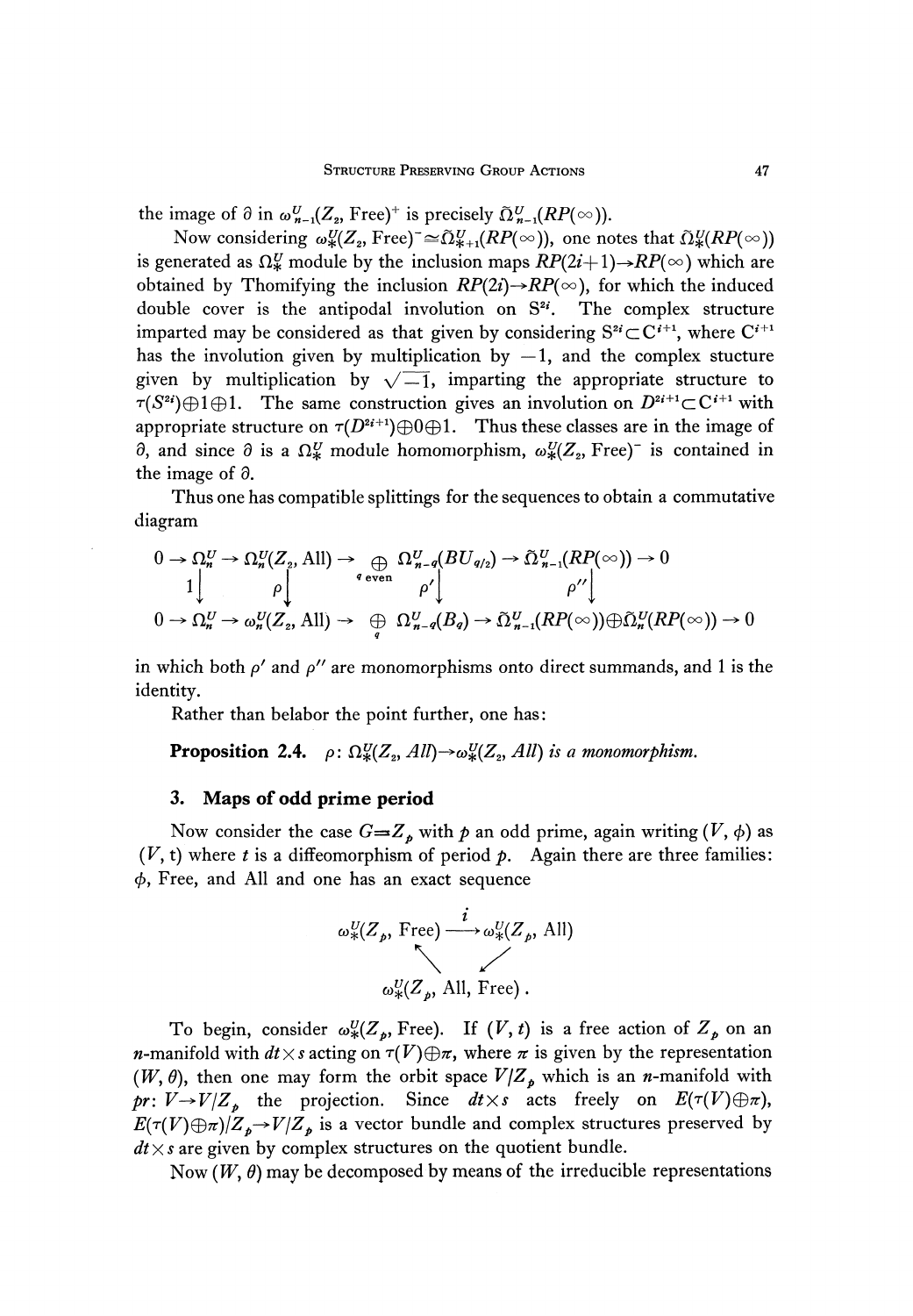48 R. E. STONG

into a direct sum of subrepresentations  $W_{\scriptscriptstyle 0}$ , which is trivial, and  $\mathrm{W}_k$  for  $1{\le}k{\le}$ *(p—l)/2* where *W<sup>k</sup>* is a complex vector space in which *s* acts as multiplication by  $\exp\left(\frac{2\pi i k}{\hbar}\right)$ . In particular,  $E(\pi)/Z_p \to V/Z_p$  is then the Whitney sum of a trivial bundle *ξ<sup>0</sup>* with fiber *W<sup>0</sup>* and the complex vector bundles *ξ<sup>k</sup>* with fiber *W<sup>k</sup>* associated with the p-fold cover  $V \rightarrow V/Z_p$ . Thus  $E(\tau(V) \oplus \pi)/Z_p$  is the total space of the bundle  $\tau(V/Z_p) \oplus \xi_0 \oplus (\oplus \xi_k)$ . Since  $(\oplus \xi_k)$  has been given a complex structure, the complex structures on  $\tau(V)$  preserved under the action are given precisely by stably almost complex structures on *V/Z<sup>p</sup> .* Thus a structure preserving *Z<sup>p</sup>* action is just a principal *Z<sup>p</sup>* bundle over a stably almost complex manifold. Assigning to  $(V, t)$  the map  $V/Z_p \rightarrow BZ_p$  classifying the cover then defines an isomorphism of  $\omega_*^U(Z_p,$  Free) with  $\Omega_*^U(BZ_p)$ . When applied to structure preserving actions of  $Z_p$  in the sense of Conner and Floyd, one also obtains an isomorphism and so one obtains:

**Proposition 3.1** The restriction homomorphism  $ρ: Ω_{\ast}^{U}(Z_p, Free) \rightarrow$ *ω%(Z<sup>p</sup> , Free) is an isomorphism.*

In the commutative diagram

$$
\Omega^U_*(Z_p, \text{ All, Free}) \xrightarrow{\partial'} \Omega^U_*(Z_p, \text{ Free})
$$
  
\n
$$
\rho \downarrow \qquad \qquad \rho \downarrow \qquad \qquad \cong \downarrow \rho
$$
  
\n
$$
\omega^U_*(Z_p, \text{ All, Free}) \xrightarrow{\partial} \omega^U_*(Z_p, \text{ Free})
$$

it is known that the image of  $\partial'$  is  $\tilde{\Omega}_{*}^{U}(BZ_{b})$ , and the composite

$$
\Omega_*^U \to \omega_*^U(Z_p, \text{ Free}) \xrightarrow{i} \omega_*^U(Z_p, \text{ All}) \xrightarrow{\varepsilon} \Omega_*^U
$$

is multiplication by  $p$  on the complementary summand, so the image of  $\partial$  is precisely *Ω%(BZ<sup>p</sup> ).*

Thus one has a splitting, giving the diagram

$$
0 \to \Omega_{\ast}^{U} \to \Omega_{\ast}^{U}(Z_{p}, \text{ All}) \to \Omega_{\ast}^{U}(Z_{p}, \text{ All, Free}) \to \tilde{\Omega}_{\ast}^{U}(BZ_{p}) \to 0
$$
  
\n
$$
\begin{vmatrix}\n1 & \rho \downarrow & \rho \downarrow & \downarrow \\
1 & \rho \downarrow & \rho \downarrow & \downarrow \\
0 \to \Omega_{\ast}^{U} \to \omega_{\ast}^{U}(Z_{p}, \text{ All}) \to \omega_{\ast}^{U}(Z_{p}, \text{ All, Free}) \to \tilde{\Omega}_{\ast}^{U}(BZ_{p}) \to 0.
$$

Now consider the group  $\omega_*^U(Z_p,$  All, Free). Letting  $(V, t)$  be an action which is free on  $\partial V$ , the fixed point set of V is a disjoint union of closed submanifolds  $F^{n-q}$  with normal bundles  $\nu_q$  and  $V$  may be replaced by the disc bundles of the  $\nu_q$ . At points of  $F^{n-q}$ , the bundle  $\tau \oplus \pi$  decomposes into  $\tau(F^{n-q}) \oplus \xi_o$ , where  $\xi_{\mathfrak{o}}$  is the trivial bundle of  $W_{\mathfrak{o}},$  which is the trivial eigen-bundle, and bundles *k*, where  $\xi_k$  is the trivial bundle with fiber  $W_k$  and  $(\nu_q)_k$  is a sub-bundle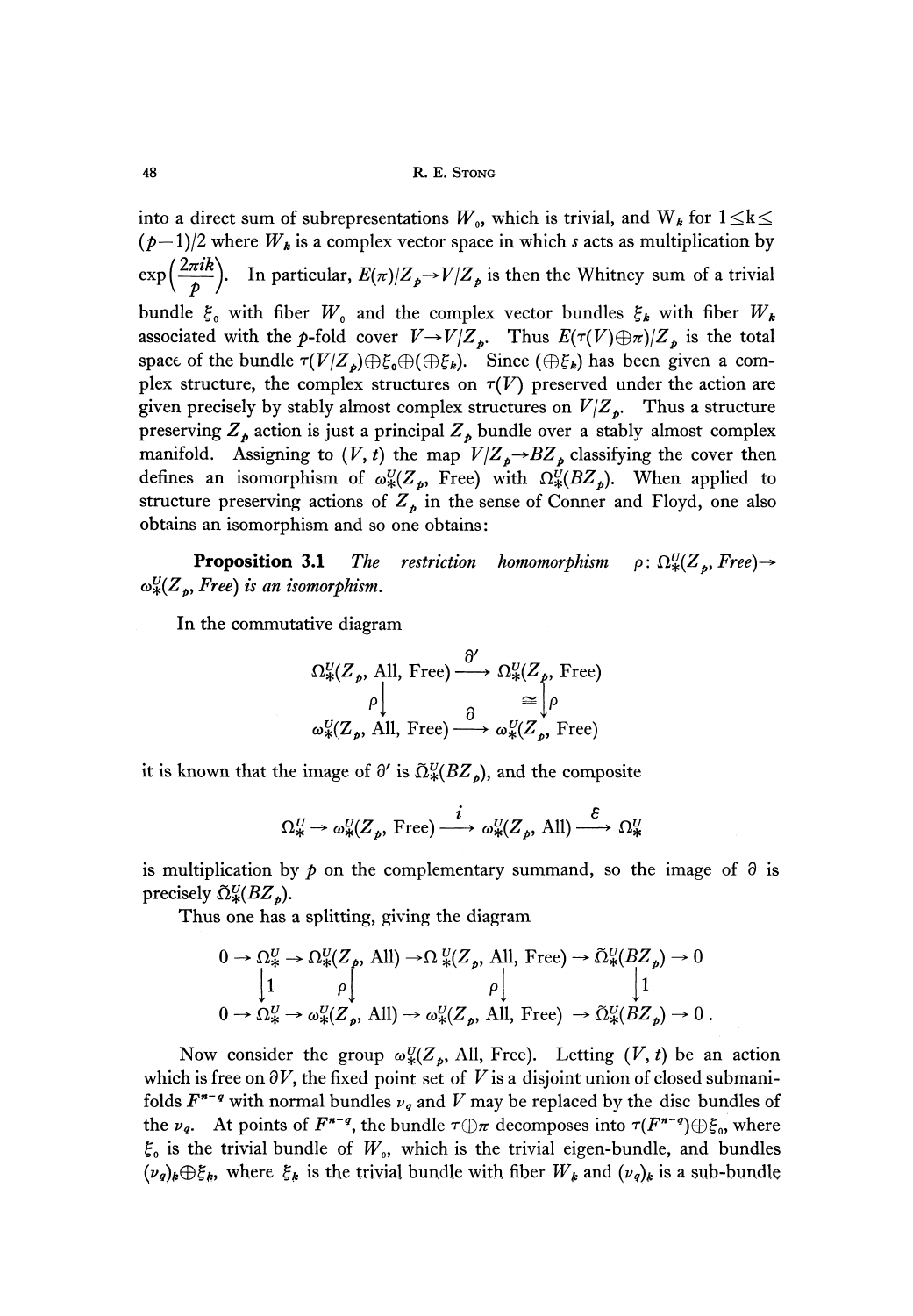of  $\nu_q | F^{n-q}$ , giving the eigen-bundle corresponding to multiplication by  $\exp\left(\frac{2\pi i R}{\hbar}\right)$ for  $1 \leq k \leq (p-1)/2$ . Considered as a complex  $Z_p$  bundle, the bundle  $\tau \oplus \pi$ decomposes into complex sub-bundles *η<sup>0</sup> ,* the trivial eigen-bundle, and  $\eta_j$ ,  $1 \le j \le p-1$  on which  $dt \times s$  acts as multpilication by  $\exp\left(\frac{2\pi ij}{\hbar}\right)$ . Taking the parts of the complex decomposition which give the real decomposition, one has *v*<sub>*s*</sub> so  $F^{n+q}$  is stably almost complex, and  $(\nu_q)_k \oplus \xi_k \cong \eta_k \oplus \eta_j$  where  $(p-1)/2 \le j \le p-1$  and  $\exp\left(\frac{2\pi ij}{p}\right)$  is the complex conjugate of  $\exp\left(\frac{2\pi i k}{p}\right)$ , or  $j=p-k$ .

After stabilization, the bundles  $\eta_k$  and  $\eta_{p-k}$  are stable complex bundles subject only to the condition that  $\eta_k \oplus \eta_{k-k}$  should be stably isomorphic as complex bundle with  $(\nu_q)_k$ . Thus, the class of  $(V, t)$  is completerly determined by the bordism classes  $F_{(r)}^{n-q} \to BU_{r_1} \times BU \times \cdots \times BU_{r_{(p-1/2)}} \times BU$  where  $r_1 + \cdots + r_{(p-1/2)}$  $=q/2$ , where  $F_{(r)}^{n-q}$  are the portions of  $F^{n-q}$  over which  $(v_q)_k$  has real dimension  $2r_{k}$ , the map into  $BU_{rk}$  classifying  $(v_q)_k$ , and that into the k-th  $BU$  factor classifying *η<sup>k</sup> .* Thus, one has

**Proposition** 3.2 *ω%(Z<sup>p</sup> , All, Free) is isomorphic to*

$$
\bigoplus_{(r)} \Omega^U_{n-2r}(BU_{r_1} \times BU \times \cdots \times BU_{r_{(p-1/2)}} \times BU),
$$

the sum being over all sequences  $(r){=}(r_{\scriptscriptstyle 1}, {\scriptscriptstyle \cdots}, r_{\scriptscriptstyle (\not\! p-1/2)})$  of non-negative integers, and *with*  $r = r_1 + \cdots + r_{(p-1/2)}$ .

In order to analyze  $\rho: \Omega_n^U(Z_p)$ , All Free) $\rightarrow \omega_*^U(Z_p)$ , All, Free), one may simply note that analogously *Ω%(Z<sup>p</sup> ,* All, Free) is isomorphic to

$$
\bigoplus_{(s,t)} \Omega^U_{n-2r}(BU_{s_1}\times BU_{t_1}\times \cdots \times BU_{s_{(p-1/2)}}\times BU_{t_{(p-1/2)}})
$$

where  $\frac{q}{2} = r = s_1 + \dots + s_{(p-1/2)} + t_1 + \dots + t_{(p-1/2)}$  and the map of  $F_{(s,t)}^{n-q}$  into  $BU_s$ classifies  $\eta_k$  and into  $BU_{tk}$  classifies  $\eta_{p-k}$ , with  $(\nu_q)_k \approx \eta_k \oplus \eta_{p-k}$  in this case. The map *p* is then induced by the maps  $\bigcup_{s_k + t_k = r_k} BU_{s_k} \times BU_{t_k} \rightarrow BU_{r_k} \times BU$  given by the Whitney sum map  $BU_{s_k} \times BU_{t_k} \rightarrow BU_{r_k}$  and by  $BU_{s_k} \times BU_{t_k} \stackrel{pr}{\rightarrow} BU_{s_k} \stackrel{\sigma}{\rightarrow} BU$ where  $pr$  is the projection and  $\sigma$  is stabilization.

One may then observe that  $\rho$  is anything but monic, for many summands in *Ω%(Z<sup>p</sup> ,* All, Free) map to the same summand in *ω%(Z<sup>p</sup> ,* All, Free). (One need only look at the terms with  $n=2r$  in which many copies of Z map to a single copy of *Z).* Since, by the commutative diagram, the kernels of the homomorphisms  $\rho: \Omega_n^U(Z_p, \text{All, Free}) \rightarrow \omega_n^U(Z_p, \text{All, Free})$  and  $\rho: \Omega_n^U(Z_p, \text{All}) \rightarrow \omega_n^U(Z_p, \text{All})$  are isomorphic, one sees that  $\rho: \Omega_n^U(Z_p, \text{All}) \to \omega_n^U(Z_p, \text{All})$  is also not monic.